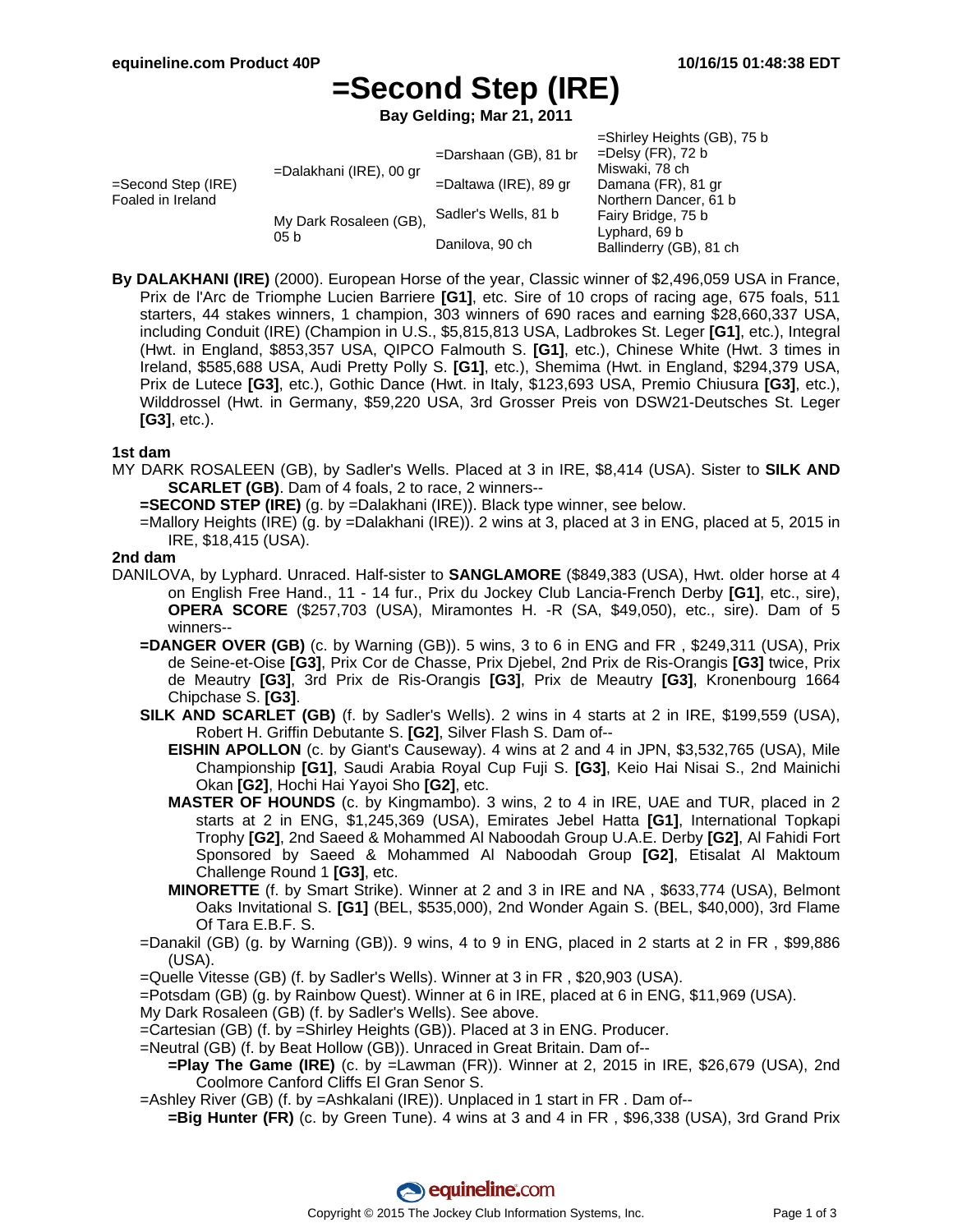## **=Second Step (IRE)**

**Bay Gelding; Mar 21, 2011**

Anjou Bretagne.

**=Belle Jeanne (FR)** (f. by Diableneyev). Winner at 2 in FR , \$56,380 (USA), 3rd Prix Roland de Chambure.

#### **3rd dam**

- **BALLINDERRY (GB)**, by Irish River (FR). 2 wins at 3 in ENG, \$69,673 (USA), Ribblesdale S.**-G2**, 3rd Yorkshire Oaks**-G1**, Sir Charles Clore Memorial S. Half-sister to **LYDIAN (FR)** (\$240,715 (USA), 2nd hwt. at 3 on German Free Hand., 2nd hwt. at 3 on Italian Free Hand., Grosser Preis von Berlin**-G1**, etc., sire), **=MOT D'OR (FR)** (\$108,071 (USA), Prix Hocquart**-G2**, etc., sire), **=SHARPMAN (IRE)** (\$197,598 (USA), Prix Omnium II, etc., Leading broodmare sire in Germany), **MISS SUMMER (IRE)** (\$38,544 (USA), Prix de Saint-Cyr), **Pride of Araby** (\$184,453 (USA), 3rd Carleton F. Burke H. **[G2]**, etc., sire). Dam of 3 winners--
	- **SANGLAMORE** (c. by Sharpen Up (GB)). 4 wins in 8 starts, 3 to 4 in ENG and FR , \$849,383 (USA), Hwt. older horse at 4 on English Free Hand., 11 - 14 fur., Prix du Jockey Club Lancia-French Derby **[G1]**, Prix d'Ispahan **[G1]**, William Hill Dante S. **[G2]**, 2nd King George VI and Queen Elizabeth Diamond S. **[G1]**, 3rd Coral-Eclipse S. **[G1]**. Sire.
	- **OPERA SCORE** (c. by Nureyev). 5 wins, 3 to 6 in ENG and NA , \$257,703 (USA), Miramontes H. -R (SA, \$49,050), A. R. Dennis Bookmakers Predominate S., 2nd Louisiana Downs H. **[G3]**, Cedar Key S. -R (SA, \$14,000), 3rd Elkhorn S. **[G2]**, King Edward VII S. **[G2]**, All American H. **[G3]**, Tennents Scottish Classic **[G3]**. Sire.

Balladur (g. by Nureyev). 4 wins, 3 to 6 in ENG, \$24,099 (USA).

Danilova (f. by Lyphard). See above.

- Balliasta (f. by Lyphard). Unplaced in 2 starts in FR . Dam of--
	- **=Kilting (GB)** (f. by Nashwan). Winner at 2 and 3 in ENG and FR , \$21,911 (USA), 3rd R. L. Davison Pretty Polly S.

#### **4th dam**

- **MISS MANON (FR)**, by Bon Mot (FR). 3 wins at 3 and 4 in FR , Prix de Liancourt. Half-sister to **=Hot Line (FR)** (\$19,260 (USA), 3rd Prix La Barka Hurdle). Dam of 6 winners, including--
	- **LYDIAN (FR)** (c. by Lyphard). 4 wins in 8 starts, 2 to 3 in FR , GER and ITY, \$240,715 (USA), 2nd hwt. at 3 on German Free Hand., 2nd hwt. at 3 on Italian Free Hand., Grosser Preis von Berlin**-G1**, Gran Premio di Milano**-G1**, Prix Noailles**-G2**, 2nd Prix de Courcelles, 3rd Prix Niel**-G3**. Sire.
	- **=SHARPMAN (IRE)** (c. by Sharpen Up (GB)). 3 wins at 2 and 3 in FR , \$197,598 (USA), Prix Omnium II, Prix des Yearlings, 2nd Poule d'Essai des Poulains-French Two Thousand Guineas**-G1**, Prix Lupin**-G1**, Prix des Chenes**-G3**, Prix Eclipse**-G3**, Prix Thomas Bryon**-G3**, 3rd Prix du Jockey Club-French Derby**-G1**. Leading broodmare sire in Germany.
	- **=MOT D'OR (FR)** (c. by =Rheingold (GB)). 2 wins at 3 in FR , \$108,071 (USA), Prix Hocquart**-G2**, 3rd Grand Prix de Paris**-G1**. Sire.
	- **BALLINDERRY (GB)** (f. by Irish River (FR)). Black type winner, see above.
	- **MISS SUMMER (IRE)** (f. by =Luthier (FR)). 2 wins at 3 in FR , \$38,544 (USA), Prix de Saint-Cyr.
		- **PRIVATE LINE** (f. by Private Account). 5 wins, 2 to 4 in ENG and NA , \$111,811 (USA), Avigaition S. -R (SA, \$36,900), Atalanta Mile S.
		- **MOST PRECIOUS** (f. by Nureyev). Winner at 2 and 3 in FR , \$80,792 (USA), Prix de Lieurey, 2nd Prix de la Salamandre **[G1]**, 3rd Grand Criterium **[G1]**, Prix de Bagatelle.
		- **Ofanto** (c. by Lyphard). 6 wins, 3 to 6 in FR and NA , \$200,167 (USA), 2nd Hollywood Turf Express H. [L] (HOL, \$15,000), Grand Prix du Nord, 3rd Prix du Point du Jour. Sire.
		- **Summer View** (c. by Distant View). 4 wins, 3 to 5 in ENG, \$78,914 (USA), 2nd Egerton Stud Darley S., Merrill Lynch International Royal Windsor S.
		- **Christophene** (c. by Kingmambo). 2 wins at 3 in FR , \$51,380 (USA), 2nd Prix Ridgway, Prix du Lion d'Angers, Grand Prix de Compiegne-Paris-Turf. Sire.

**High Summer** (f. by Nureyev). 2 wins at 3 in ENG, \$20,774 (USA), 2nd Kyoto Sceptre S.

**Pride of Araby** (c. by Sovereign Dancer). 4 wins, 3 to 6 in ENG and NA , \$184,453 (USA), 3rd Carleton F. Burke H. **[G2]**, Guardian Classic Trial S. **[G3]**. Sire.

Guillem (f. by Nijinsky II). Placed in 1 start at 3 in ENG.

**=Armand (GB)** (g. by Observatory). 2 wins at 3 in FR , \$57,767 (USA), 3rd Prix de Lutece **[G3]**. Substance (f. by Diesis (GB)). Unraced.

**DEMONSTRATE** (c. by Storm Bird). 4 wins at 4 and 5 in ENG, placed in 1 start at 6 in KSA, \$127,243 (USA), Tote Scoop6 Leisure S.